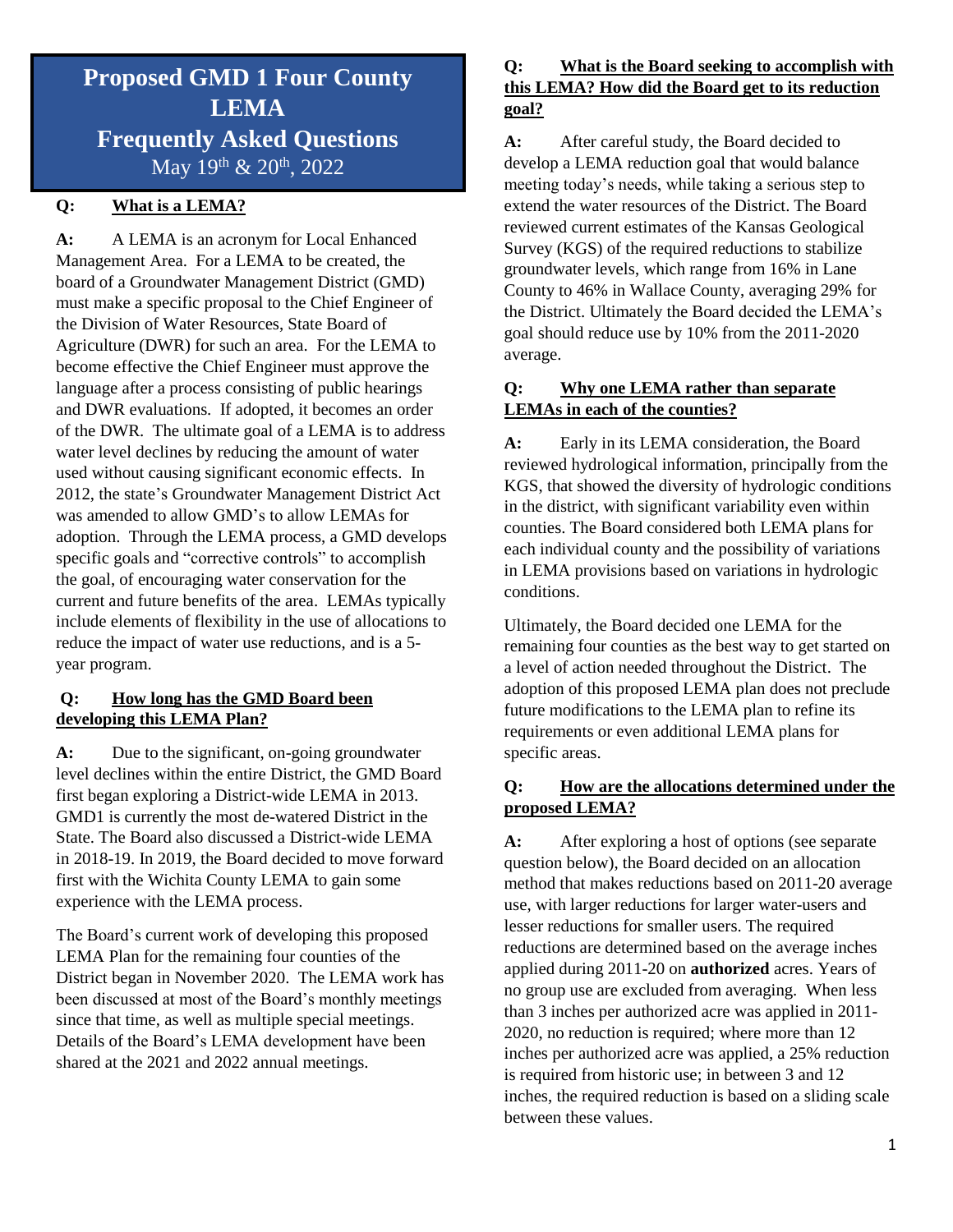The Board desired to require almost all water-users to be part of the solution and to fairly distribute the required reductions. The specific sliding scale (seen below) selected by the Board requires 87% of waterusers to make reductions and limits the number of groups with the maximum required reductions of 25% to just 10% of those groups.



[**footnote:** The Board also looked at using the percent of authorized quantity used in 2011-20 as a basis to determine the percent reduction, which has similar results, but this method was not preferred as it created greater reductions to crippled or short water rights.]

The selected sliding scale also varies the required reductions much more than the Wichita County LEMA. The graph below shows the number of water right groups in various required reduction class (no reduction, 0.1-5% reduction, 5-10% reduction, etc.).



#### **Q: Why aren't allocations based on a simpler method like inches / acre?**

A: From the beginning, the Board desired to base allocations on a method different than the Wichita County LEMA (with its flat 25% reduction from historic use, except for those pumping less than 20% of their authorized quantity).

In March 2021, the Board reviewed a number of alternatives not dependent on historic water use as a basis of LEMA allocations including a percent of authorized quantity; inches on authorized acres; inches on the maximum acres of a recent period; and inches on the average acres of a recent period. After review of the results, the Board found all of these allocation methods to be unworkable.

As an example, the Board found to accomplish a wateruse reduction goal of 10% when creating allocations based on a percent of authorized quantity, it would require allocations to be based on approx. 35% of a water right group's authorized quantity. Similarly, for allocations based on inches per authorized acres, the allocations would be based on approximately 7 inches/authorized acre. Finally, for allocations based on inches per average reported acres, the allocations would be based on approximately 10 inches/average acre.

In each case, these allocation methods provided allocations beyond recent water-use to many (generally 40-50% of water right groups) requiring greater reductions from the rest to get to the desired overall reduction goal.

[Similarly, during the summer 2021, the Board looked at allocating water based on a maximum number of inches per recent average irrigated acre. To get to a 10% overall reduction, while constraining the analysis to ensure no water user's reduction was greater than 25%, we found that the maximum inches had to be limited to 11 inches/acre. Once again, this required those who irrigated at depth of greater than 11 inches/acre, to take a reduction and those who pumped at a lesser depth to take no reduction.]

This led the Board to examine multiple hybrid approaches, which bases allocations on historic use but varies the reduction based on a measure of the water rights use as a function of authorized quantity or acres.

#### **Q: How are vested rights treated by the proposed LEMA?**

**A:** A Vested Right is a Water Right which was put to beneficial use prior to June 28, 1945. Under Kansas law, they are afforded additional protection from regulation by the Chief Engineer. Thus, they will not be regulated by the proposed LEMA. Water users with vested rights are only required to operate according to the terms of their existing orders.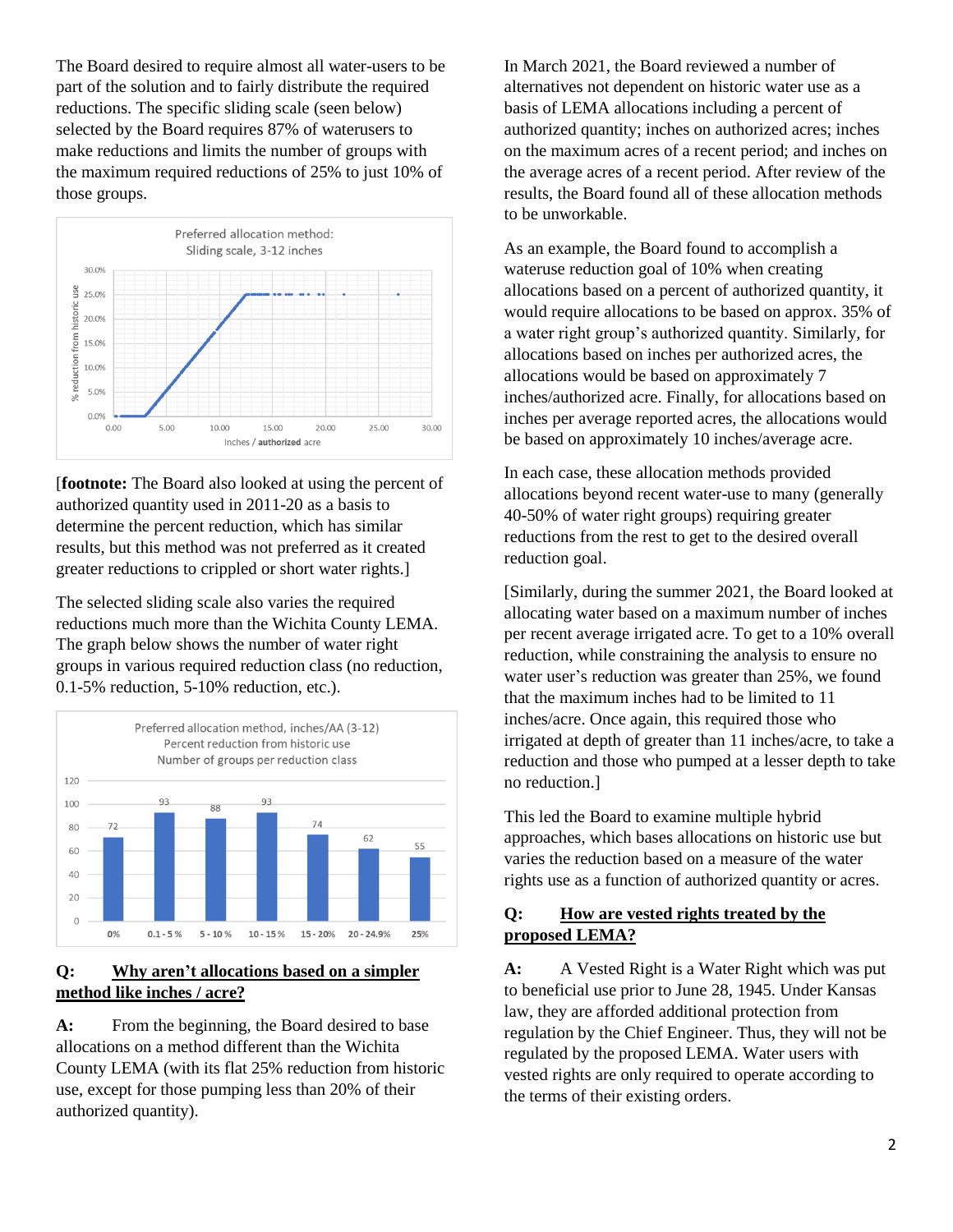Where a Water Right Group has **both vested rights and appropriation rights**, the appropriation rights of the group will be provided an allocation based on reduction computed for the Group and the vested rights of the group will be able to operate without additional restrictions.

## **Q: What flexibilities does the LEMA propose?**

**A:** Allocations are provided as blocks of **5-year allocations** to **Water Right Groups**. Water right groups are composed of all legally overlapped water rights (by point of diversion, place of use, or both). Thus, as long as individual water right annual authorized quantities and other conditions are met, water-users are free to use these 5-year allocations to their best advantage.

#### **Q: Why aren't all water-users required to make a reduction? How are required reductions distributed among water right groups.**

**A:** In the Wichita County LEMA, water-users who used less than 20% of their authorized quantity, 28% of water rights, were not required to reduce their use. In the proposed LEMA, the Board has sought to broaden the involvement of water-users but continues to have a floor for when reductions are required, in this case, when historic use is less than 3 inches per authorized acre. This is 13% of water right groups.

#### **Q: What is the length of the LEMA? What will happen after that?**

**A:** At this time, the Board is proposing at the LEMA period running from January 1, 2023 to December 31, 2027. If the Board takes no additional action, the LEMA and its restrictions will expire at the end of 2027. The LEMA Plan will include annual reviews and a process toward the end of the LEMA period to determine whether the LEMA should be renewed on the same or different terms. To continue past 2027, the GMD Board must go through another set of LEMA hearings.

#### **Q: Does the LEMA make a permanent change in my water right?**

**A:** No. While the LEMA will provide allocations that will reduce use for its 5-year period (2023-2027), it will not make any permanent changes to the underlying water right.

# **Q: How would the proposed LEMA affect nonirrigation water rights?**

**A:** Like other LEMAs, non-irrigation uses, which make up a small percentage of the District's use, will not be regulated by the LEMA. The Plan will encourage these users to conserve water with specific suggestions by use made of water and the Board will annually review non-irrigation use.

## **Q: How will the LEMA treat fairly those whose historic use record includes water conservation?**

**A:** State law requires that LEMAs whole allocations are based on historic water use must "give due consideration to past voluntary conservation" that has resulted in reduced use. After careful consideration, the Board has developed a tentative definition of conservation to guide this required consideration, as well as special provisions for the proposed appeals process. The Board has drafted robust, specific and yet flexible, guidance and methods in 4 broad classes. In the Base Method, that will be applicable to most situations, water-users will provide evidence of years of conservation, which will be removed from the water use averages used as a basis of determining allocations. For new owners/tenants/operators, there are two methods that generally use the new owner/tenants/operators records as the allocation basis and that make provisions when there are insufficient years. Finally the Board has outlined provisions for situations where the 2011-2020 has no water use for the water right group (see below). The LEMA appeal process will also allow the Board the ability to consider unique situations on a case-by-case basis.

## **Q: What about water rights who have not used water during the 2011-2020 period, but want to either re-start use or make the water right available to a new, small use?**

**A:** The appeal process will have specific provision for water users who have made no use of water during the 2011-2020 and wish to reinstate their irrigation use or convert to a new, non-irrigation use.

Conversions to non-irrigation uses will not require an appeal, but will be handled through KDA-DWR's change application process. Reinstating irrigation from wells not used during the 2011-2020 period will generally require a pump test.